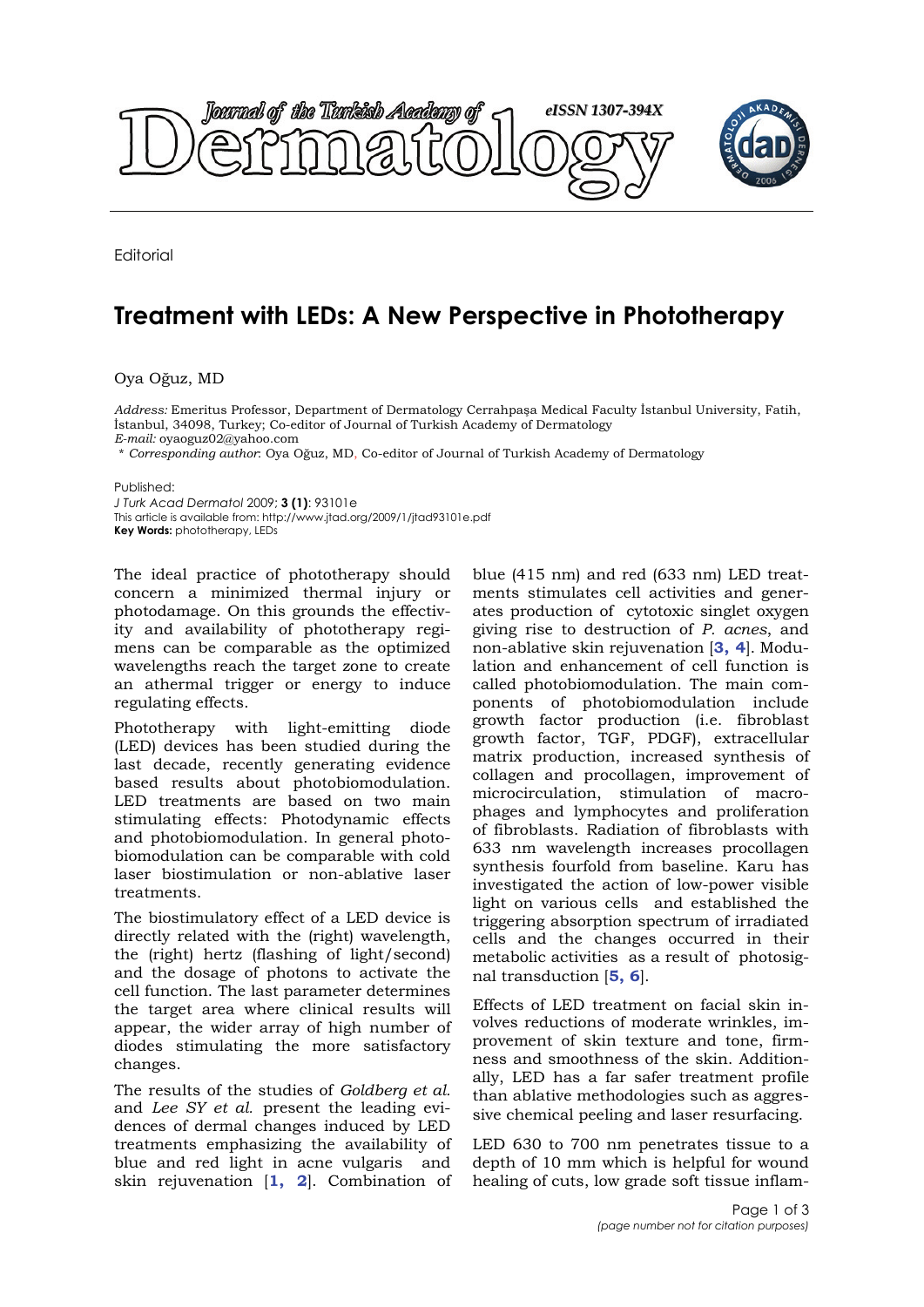mations and acupuncture points. Clinical applications of LED include, reduction of wound scars, skin rejuvenation, acne vulgaris, indolent ulcers and treatment of cellulitis [**1, 4, 5, 7, 8, 9**].

Medical treatment remains the gold standard for the treatment of acne vulgaris. However light therapies such as blue light (415 nm) and/or red light (633 nm) LED sources provide new alternatives which support the solutions of cosmetic problems due to mild to inflammatory acne. Propionibacterium acnes produce protoporphyrin IX an coproporphyrin III in the follicular units and causes a transformation from noninflammatory to inflammatory lesions. The absorption peak for these porphyrins is at 415 nm and is in the blue range and phototherapy devices using blue light for the inflammatory acne vulgaris lesions cause a dramatic reduction in *P. acnes* by direct destruction. The photodynamic process in this reaction starts with the photoexcitation of the porphyrins after exposure to the appropriate light source. Singlet oxygen then forms within the microorganisms resulting in destruction of the bacteria. There are several reports indicating 62 to 74% in mild to moderate acne vulgaris after receiving twice weekly treatments for 4-6 weeks [**3, 10, 11, 12**].

Red light (633 nm), although less effective at activating coproporphyrin III than blue light penetrates more deeply in the tissue and importantly has noticeable antiinflammatory properties. Red light influences anti inflammatory cytokines from macrophages and synthesis of fibroblast growth factor from photo-activated cells causing various beneficial effects such as stimulation of cell proliferation, collagen deposition and neovascularisation. These results relate more directly to acne anda re promising for rosacea, as well. The antiinflammatory actions of LED light therapy seem ideal for rosacea lesions [**13**].

The efficacy of blue light in combination with red light causes more effectively a reduction in lesion counts, progressively throughout a 4-week light therapy, with a final average reduction of 69% seen 8 weeks after the treatment course.

LED treatments work well after any procedure that causes erythema and irritation, including chemical peels or ablative laser

systems. LED light may be used as a pretreatment for mesotherapy patients in cellulitis setting. 633 nm and 830 nm activate the main metabolic activator ATP in fat cells. Following phosphatidylcholine in the mesotherapy injection, the holes of penetration by which fat cell is infiltrated by the agent, priorly activated cells more efficiently squeeze the fat out through these holes. Another aspect of the availability of LED photobiomodulation may be the prevention of radiation induced dermatitis in breast cancer patients enabling significant reduction in the incidence and severity of the skin reactions. This may result in fewer interruptions to the courses of radiotherapy [**14**].

The 633 nm wavelength has been used with a photosensitizing product (5-ALA) to remove nonmelanoma skin cancers and actinic keratoses. It may also be promising treatment option in recalcitrant erosions due to lichen simplex chronicus or senile pruritus, or to relieve the pruritus symptom in haemodialysis patients since significant evidences have been noted in these indications.

In conclusion LED treatments are promisingly concernable for new treatment indications including reactive changes with the symptoms of inflammation, pruritus or erosions or consequent findings and degenerations such as postinflammatory discoloration or skin aging. Photobiomodulation give rise to an energy boost from the direct athermal exchange of energy between photons and cell components which may help to repair damaged cells, induce mitotic cells to replicate faster while they remain alive and unharmed.

## **References**

- 1. Goldberg DJ, Russel BA. Combination blue (415 nm) and red (633 nm) LED phototherapy in the treatment of mild to severe acne vulgaris. J Cosmet Laser Ther 2006;8: 71-75. PMID: 16766484
- 2. Lee SY, Park KH, Choi JW et al. A prospective, randomized, placebo- controlled, double- blinded and split-face clinical study on LED phototherapy for skin rejuvenation. J Photochem Photobiol 2007; 88: 51-67. PMID: 17566756
- 3. Stojiljkovic I, Evavold BD, Kumar V. Antimicrobial properties of porphyrins. Exp Opin Invest 2001;10: 309-320. PMID: 11178343
- 4. Touma DJ, Gilchrest BA, Topical photodynamic therapy: A new tool in cosmetic dermatology.